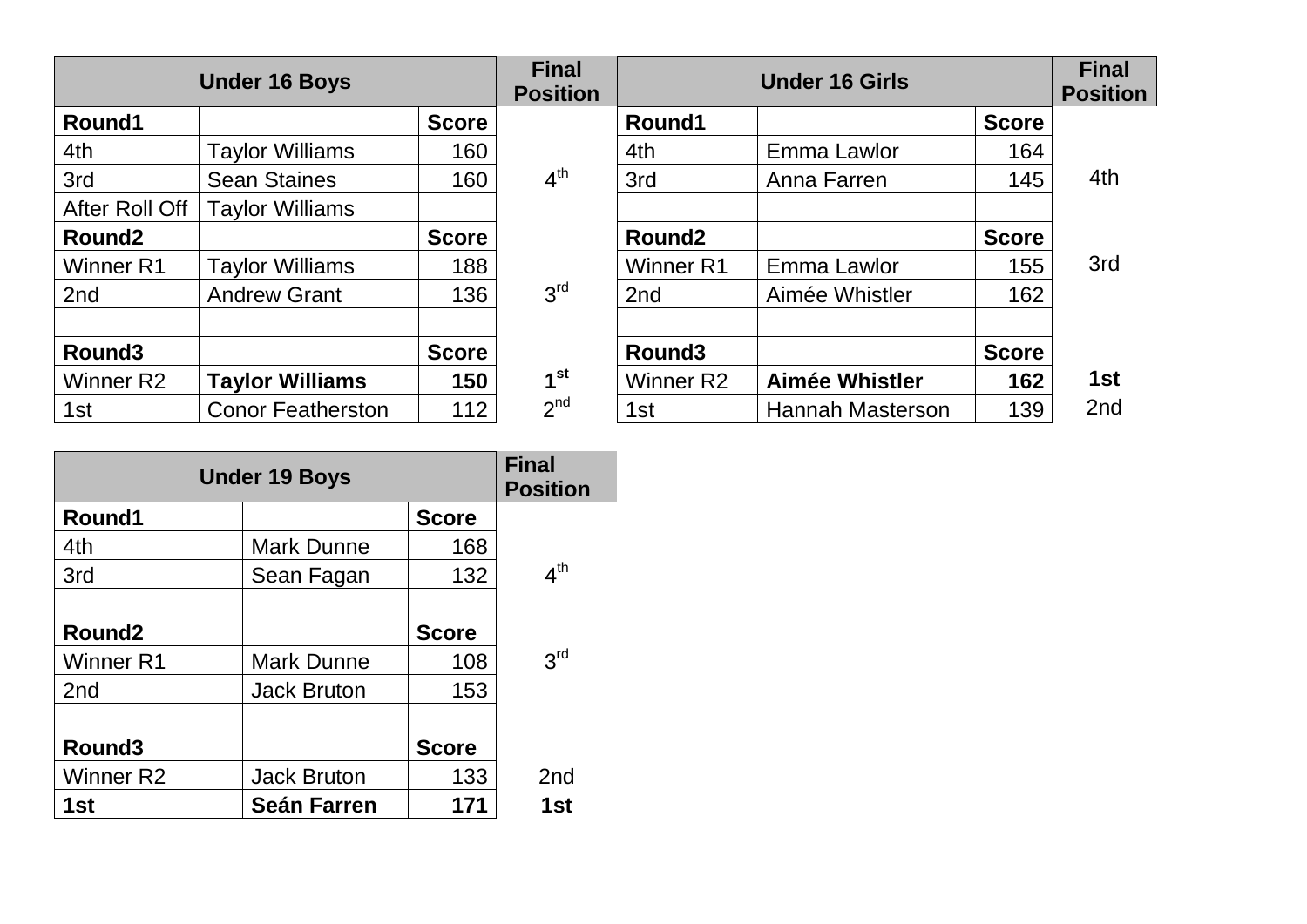## **Section Qualifiers**

|   | <b>Under 16 Boys</b>     | <b>Under 16 Girls</b>             | <b>Under 19 Boys</b> | <b>Under 19 Girls</b> |
|---|--------------------------|-----------------------------------|----------------------|-----------------------|
|   | <b>Conor Featherston</b> | <b>Hannah</b><br><b>Masterson</b> | <b>Seán Farren</b>   | <b>Chloe Colton</b>   |
| 2 | <b>Andrew Grant</b>      | Aimée Whistler                    | <b>Jack Bruton</b>   | <b>Aoife Lawlor</b>   |
| 3 | <b>Sean Staines</b>      | <b>Anna Farren</b>                | Sean Fagan           |                       |
| 4 | <b>Taylor Williams</b>   | <b>Emma Lawlor</b>                | <b>Mark Dunne</b>    |                       |

| High<br>Games | <b>Conor Featherston (238)</b> | Aimée Whistler (196) | Sean O'Connor (215) | <b>Chloe Colton (189)</b> |
|---------------|--------------------------------|----------------------|---------------------|---------------------------|
|               |                                |                      |                     |                           |

## **Scores**

| <b>Under 16 Boys</b> |                          |       |       |       |       |       |                   |         |               |
|----------------------|--------------------------|-------|-------|-------|-------|-------|-------------------|---------|---------------|
| <b>Position</b>      | <b>Name</b>              | Game1 | Game2 | Game3 | Game4 | Game5 | Game <sub>6</sub> | Average | <b>Series</b> |
|                      | <b>Conor Featherston</b> | 238   | 179   | 135   | 154   | 165   | 178               | 174.8   | 1049          |
| $\overline{2}$       | <b>Andrew Grant</b>      | 160   | 157   | 151   | 189   | 165   | 150               | 162.0   | 972           |
| 3                    | <b>Sean Staines</b>      | 118   | 139   | 147   | 146   | 198   | 147               | 149.2   | 895           |
| $\boldsymbol{4}$     | <b>Taylor Williams</b>   | 149   | 157   | 152   | 127   | 140   | 137               | 143.7   | 862           |
| 5                    | Kealan O'Connor          | 134   | 166   | 113   | 134   | 142   | 138               | 137.8   | 827           |
| 6                    | <b>Alex Barnwell</b>     | 126   | 95    | 99    | 92    | 140   | 102               | 109.0   | 654           |
| 7                    | Adam Doyle               | 84    | 143   | 119   | 95    | 115   | 88                | 107.3   | 644           |
| 8                    | <b>Dillon McKeown</b>    | 82    | 99    | 96    | 103   | 138   | 113               | 105.2   | 631           |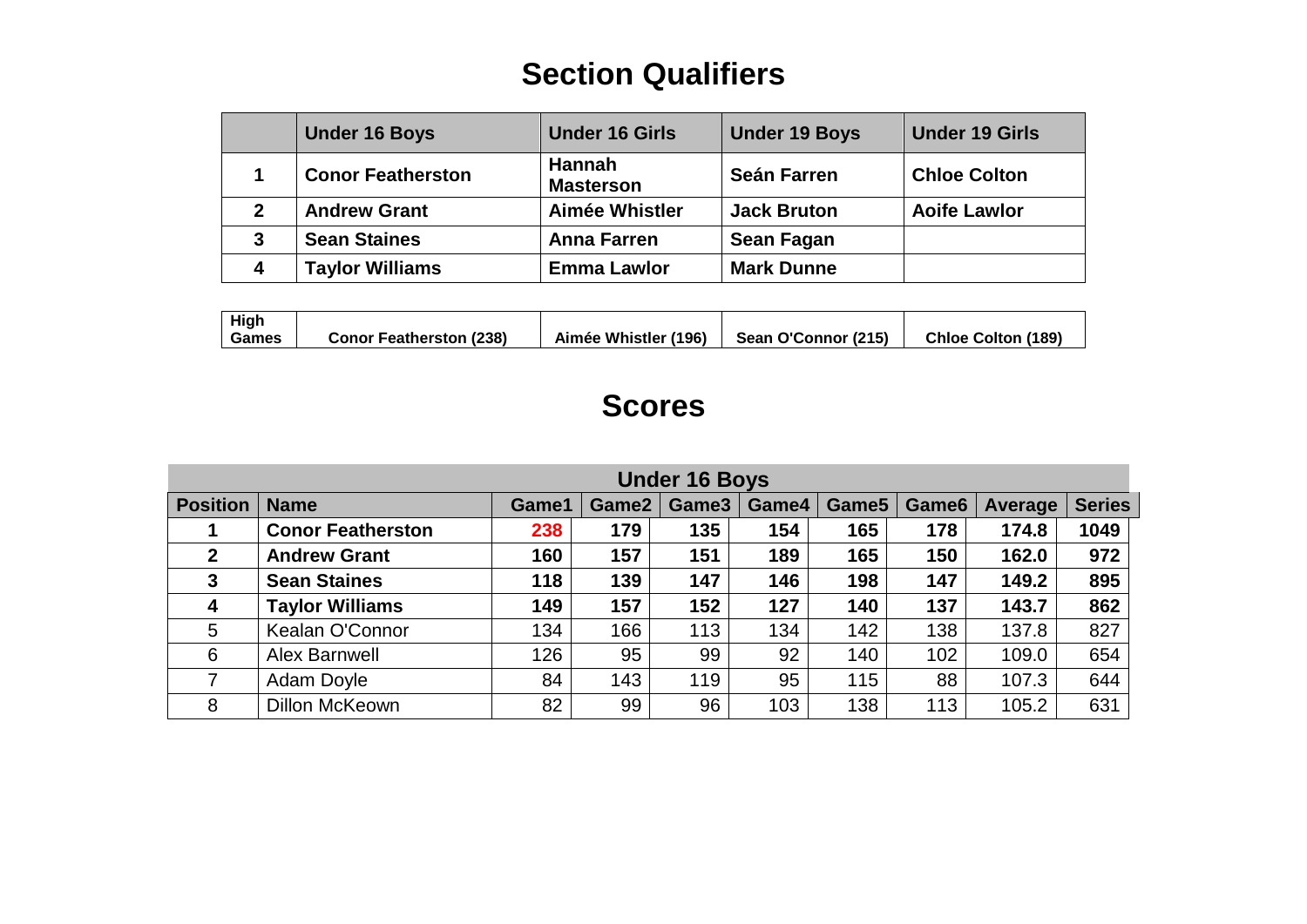|                 | <b>Under 16 Girls</b>   |       |       |       |       |       |       |         |               |
|-----------------|-------------------------|-------|-------|-------|-------|-------|-------|---------|---------------|
| <b>Position</b> | <b>Name</b>             | Game1 | Game2 | Game3 | Game4 | Game5 | Game6 | Average | <b>Series</b> |
|                 | <b>Hannah Masterson</b> | 169   | 188   | 187   | 160   | 149   | 169   | 170.3   | 1022          |
| $\mathbf{2}$    | Aimée Whistler          | 145   | 151   | 172   | 169   | 179   | 196   | 168.7   | 1012          |
| $\mathbf{3}$    | <b>Anna Farren</b>      | 147   | 102   | 154   | 137   | 166   | 170   | 146.0   | 876           |
| 4               | <b>Emma Lawlor</b>      | 150   | 108   | 154   | 118   | 136   | 145   | 135.2   | 811           |
| 5               | Abby McKeever           | 120   | 155   | 123   | 109   | 158   | 138   | 133.8   | 803           |
| 6               | Skye Byrne              | 126   | 134   | 123   | 113   | 110   | 133   | 123.2   | 739           |
|                 |                         |       |       |       |       |       |       |         |               |
|                 |                         |       |       |       |       |       |       |         |               |

| <b>Under 19 Boys</b> |                       |       |       |       |       |       |                   |         |               |
|----------------------|-----------------------|-------|-------|-------|-------|-------|-------------------|---------|---------------|
| <b>Position</b>      | <b>Name</b>           | Game1 | Game2 | Game3 | Game4 | Game5 | Game <sub>6</sub> | Average | <b>Series</b> |
|                      | <b>Seán Farren</b>    | 197   | 198   | 176   | 172   | 202   | 181               | 187.7   | 1126          |
| $\mathbf{2}$         | <b>Jack Bruton</b>    | 144   | 186   | 147   | 131   | 196   | 154               | 159.7   | 958           |
| $\mathbf{3}$         | <b>Sean Fagan</b>     | 161   | 159   | 179   | 110   | 177   | 147               | 155.5   | 933           |
| 4                    | <b>Mark Dunne</b>     | 142   | 168   | 145   | 148   | 176   | 137               | 152.7   | 916           |
| 5                    | Sean O'Connor         | 150   | 215   | 106   | 165   | 106   | 150               | 148.7   | 892           |
| 6                    | Dean Fagan            | 112   | 135   | 137   | 137   | 166   | 124               | 135.2   | 811           |
| 7                    | <b>Donal Colley</b>   | 119   | 154   | 126   | 115   | 149   | 137               | 133.3   | 800           |
| 8                    | <b>Lorcan Staines</b> | 160   | 135   | 136   | 126   | 129   | 96                | 130.3   | 782           |